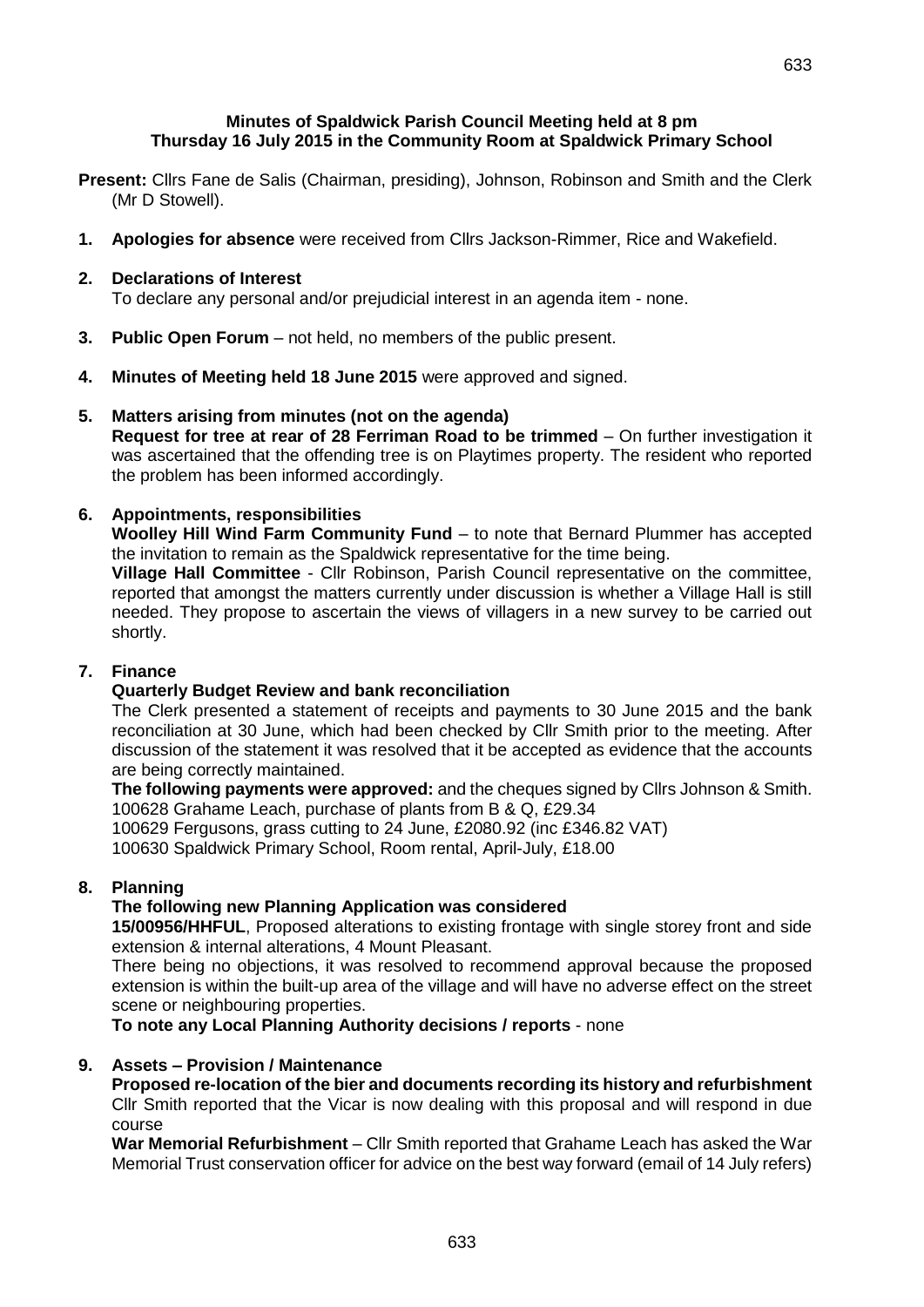**Children's Play Area** – Cllr Robinson stated that he is not involved with obtaining quotes for an alternative safety surface or repair of equipment, but has simply passed company names to Cllr Rice. The Clerk will liaise with Cllr Rice regarding recommendations made by Wicksteed, with a view to making a proposal for consideration by Council.

To ensure that the play area with its surrounding trees and hedges remain presentable throughout the year the question of separating its maintenance from the grass cutting contract was discussed. The Clerk will obtain a separate quote when seeking quotations for 2016,

#### **Public Open Space, Ferriman Road – replacement of bollard**

The Chairman reported that, as requested at the last meeting, he had obtained 3 quotations for the supply of a Marshalls detachable Hoop Barrier at £345.60, £366.00 and £378.20 including VAT. It was resolved to accept the cheapest of these, from Brian S Pope Ltd, and to place a purchase order forthwith. It was agreed that it would be installed by members of the council.

**Painting of Assets updates** – the shed door painting has been carried out by Philip Johnson; painting of the seats at Village Green, Royston Ave and Children's Play area will start shortly. Cllr Johnson will arrange for the seats to be dismantled; and reassembled after being painted by Philip. It was agreed that the cost of materials and Philip's time be invoiced by Cllr Johnson on completion.

**Other Assets** – no problems were reported

### **10. Highways, footpaths, byways etc.**

**Street Lighting PFI** – The Clerk's email of 7 July to Alan Hitch, which was supported by Cllrs Jim White and Simon Bywater, was noted along with the response sent the same day to Cllr Bywater from Tom Blackburne-Maze, Head of Assets and Commissioning – CCC Economy, Transport and Environment: "Thank you for bringing this to my attention. As the Parish Council are unsatisfied with Mr Hitch's response, I shall review their concerns as a Senior Manager at stage 2 of the County Council's complaints policy and will aim to respond to Mr Stowell within 10 working days."

The Clerk reported that this response is awaited, but that in the meantime all the columns in High Street have now been fitted with the new lanterns as used in the side streets. CCC also wrote on 14 July to advise that at this time the County Council owned street lighting columns in Spaldwick will not be switched off at off-peak times or dimmed any further.

Following discussion, it was resolved that, having put on record in the email of 7 July to Mr Hitch that, in the opinion of the Council, this proposal is based on an incorrect perception of the function of High Street, the main point of entry from the A14 to Spaldwick and the nearby Bicton and Harvard Industrial Estates, and that the High Street scheme should be reconsidered and brought into line with the schemes for Stow Road and Thrapston Road, no further action be taken regarding the matter at this time. The Clerk will advise Mr Blackburne-Maze accordingly. The effectiveness of the new scheme will be monitored by members.

**Bus Service changes** – currently re-tendering for new service to be operational in October **Speedwatch** – The Clerk gave the following report on behalf of Cllr Jackson-Rimmer: "Brian Robins (CSW organiser) provided the majority of the volunteers with excellent training on Thursday 9<sup>th</sup> July. I am in the process of getting three locations within the village designated as CSW areas: the entrance into the village near Ivy Way, the entrance and exit of the village near Pound Close and Stow Road. Once these areas have been approved by Brian then I am intending to arrange a CSW session as soon as possible."

**Highway and street light problems –** the Clerk gave the following updates:

Cover on the lamp of street light 3 outside 19 Littlecotes Close has fallen off – replacement completed

Manhole cover loose outside 23A Thrapston Road – replacement completed

Kerb outside 3 Stow Road to be replaced – work scheduled

Barrier at entrance to Upthorpe Farm, damage following its recent repair – CCC are aware.

**Contact details of owners of animals kept in local fields** – The owners of the horses in Bury Close have agreed to place a notice in the field giving emergency contact details. Similar requests will be made to owners of animals being kept in two other fields.